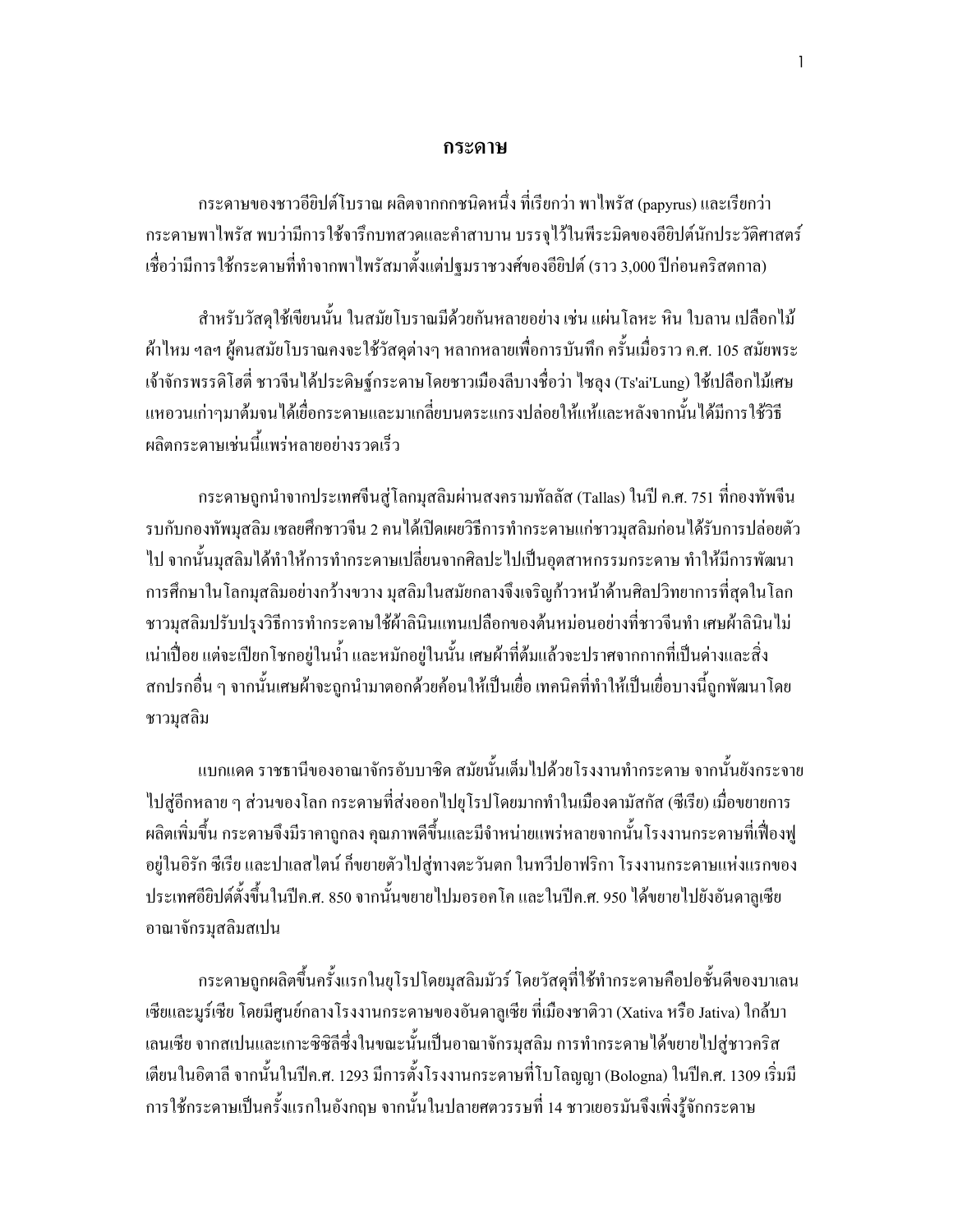### การผลิตกระดาษในปัจจุบัน

วัตถุดิบที่สำคัญในกระบวนการผลิตกระดาษคือเยื่อกระดาษ ซึ่งส่วนใหญ่ได้มาจากไม้โดยเริ่มต้น จากการตัด ไม้ที่ได้อายุ และ ขนาดตามความต้องการจากป่า ขนส่งลำเลียงเข้าสู่โรงงานในลักษณะของไม้ซุง แล้วเข้าสู่กระบวนการลอกเปลือก (debarking) จากนั้นเป็นการสับย่อยไม้เป็นชิ้นเล็กๆ (chipping) ปัจจุบันนี้ ในต่างประเทศมีเทคโนโลยีที่ทันสมัย สามารถ ถอนต้นไม้ทั้งต้นแล้วป้อนเข้าเครื่องสับออกมาเป็นชิ้นไม้ได้ ทันที วิธีนี้จะทำได้ในป่าและช่วยให้ใช้ไม้ได้ทั้งกิ่ง ก้าน และยอด ไม่มีเศษเหลือทิ้งเหมือนการตัดซุง แต่การ สับใม้ทั้งต้นนี้มีข้อเสียตรงที่มีเปลือกไม้ปนเข้าสู่กระบวนการต้มเยื่อ ซึ่งทำให้เกิด ปัญหาในการฟอกเยื่อ การผลิตกระดาษมีหลายวิธี จำแนกออกเป็นวิธีกว้างๆ ได้ดังนี้

#### การผลิตเยื่อกระดาษโดยวิธีทางกล (mechanical pulping)

ใช้หลักการบดไม้ให้ป่น เป็นเยื่อด้วยเกรื่องมือแบบต่างๆ กัน เช่น ใช้หินบด เรียกว่า stone groundwood pulping ใช้จานหรือเฟืองบค เรียกว่า refiner groundwood pulping ใช้ความร้อนช่วยขณะที่ใช้จานหรือเฟือง บดเรียกว่า thermomechanical pulping

## การผลิตเยื่อกระดาษโดยวิธีกึ่งเคมี (semichemical pulping)

เป็นการผลิตเชื่อโดยใช้กระบวนการสองขั้นตอน โดยที่กระบวนการเคมีจะใช้สารเคมีน้อยกว่าวิธีทาง เคมี และกระบวนการทางกลจะใช้การบคที่แยกเส้นใย ออกเท่านั้น เยื่อที่ได้มักจะมีลิกนินเหลืออยู่ครึ่งหนึ่ง ของปริมาณที่มีอยู่ในวัตถุดิบ การผลิตเชื่อโดยวิธีนี้จะเรียกว่า chemimechanical pulping หรือ chemithermomechanical pulping  $\tilde{p}^{\dagger}$ 

## การผลิตเยื่อกระดาษโดยวิธีเคมี (chemical pulping)

เป็นการผลิตเชื่อโดยใช้สารเคมีสกัดลิกนิน และส่วนประกอบทางเคมีอื่นๆ ออกจากเนื้อไม้ให้มาก ที่สุดเหลือไว้แต่เซลลูโลส สารเคมีที่ใช้มีหลายชนิด และเรียกชื่อกรรมวิธีต่างๆ กัน ตามชนิดของสารเคมีที่ใช้ เช่น sulphate pulping, sulphite pulping, soda pulping เยื่อที่ได้จะมีคุณภาพดีกว่าเยื่อชนิด อื่นๆ ทางด้าน ความเหนียวและปฏิกิริยาตอบต่อการฟอกสี แต่ผลผลิตเยื่อจะต่ำกว่า ขึ้นอยู่กับปริมาณของเซลลูโลสที่มีอยู่ ในวัตถุดิบ เยื่อกระคาษที่ได้จากกรรมวิธีดังกล่าวมาแล้ว ถ้าต้องการนำไปใช้ทำกระคาษที่มีสีขาวก็ต้องผ่าน กระบวนการฟอกเยื่อ โดยใช้สารเคมีจำพวก ผงฟอกสี เช่น "lฮโปรคลอ"ไรต์ (hypochlorite) คลอรีน ได ออกใซด์ (chlorinedioxide) ใฮโครเจนเพอร์ออกใซด์ (hydrogenperoxide)

การผลิตกระดาษ ได้ จากการนำเยื่อ กระดาษหลายชนิด ในอัตราส่วนที่เหมาะสมมาผสมกันในน้ำเพื่อให้ได้ กระดาษคุณภาพตามต้องการ ก่อนการผสมเยื่อต้องบดเยื่อแต่ละ ชนิดให้เส้นใย แตกแขนงสำหรับจับสานกัน แล้วกวนเชื่อผสมให้กระจายตัวสม่ำเสมอ ถ้าจะเติมสารเคมีบางชนิดเพื่อช่วยเพิ่มคุณภาพของกระดาษ (fillers, sizings, wet-strength resin) กี่ทำใค้ในขั้นตอนนี้ ผ่านเยื่อผสมนี้ไปตามตะแกรงลวดซึ่งเคลื่อนที่ ส่วน

/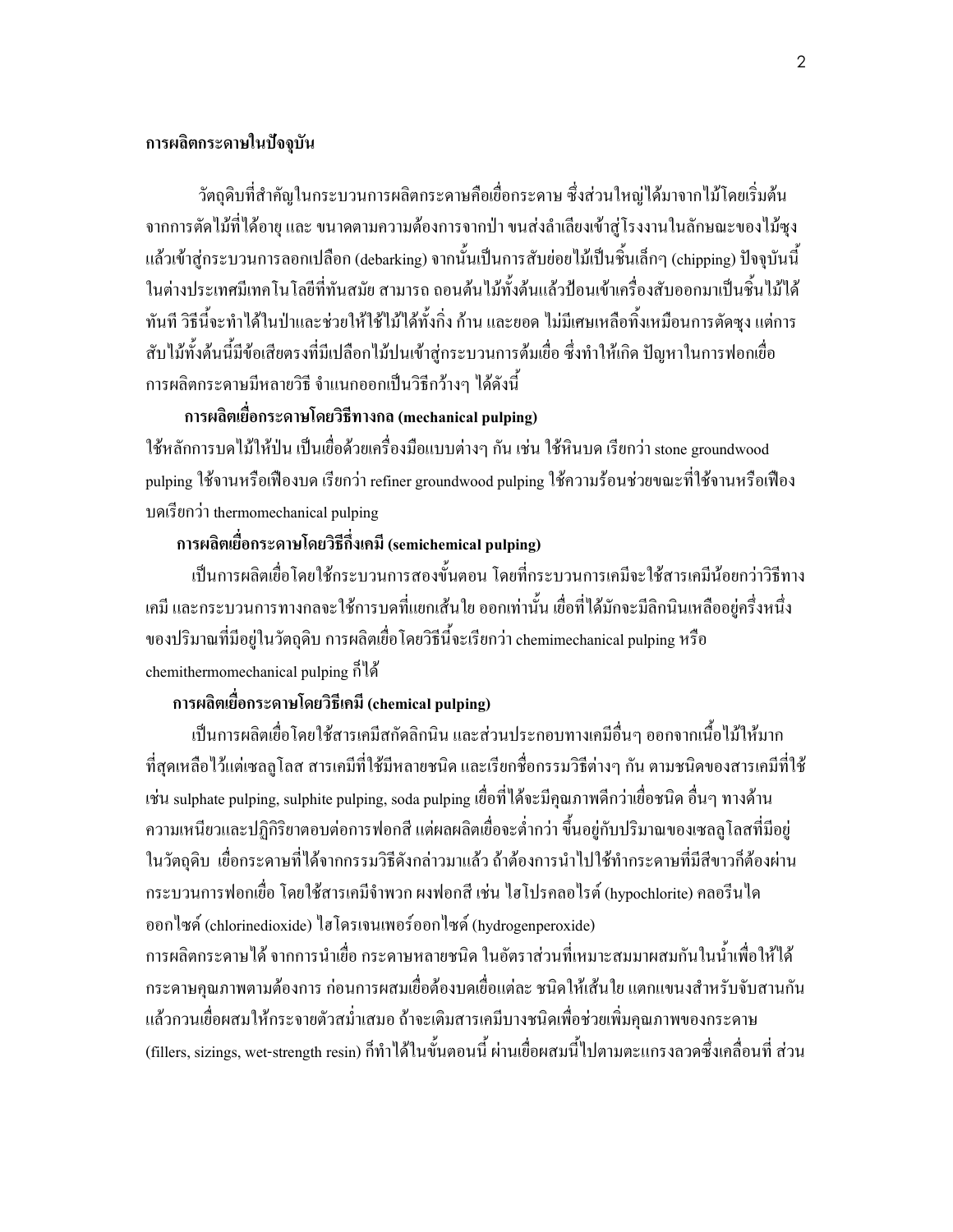ที่เป็นน้ำจะไหลผ่านตะแกรง เหลือเยื่อจับตัวสานกัน เป็นแผ่น แล้วผ่านเข้าลูกอบทำให้แห้ง จะได้กระดาษ ตามต้องการ

# ความรู้เบื้องต้นเกี่ยวกับกระดาษ

องค์ประกอบของกระคาษแบ่งออกเป็น 2 จำพวก คือ

# องค์ประกอบที่เป็นเส้นใย

้กระดาษสามารถยึดตัวเป็นแผ่นได้เกิดจากเส้นใยเป็นจำนวนมากสานกันอย่างไม่เป็นระเบียบ เส้น ใยดังกล่าวโดยทั่วไปจะใช้เส้นใยจากธรรมชาติจากพืช อาจมีการใช้เส้นใยจากสัตว์หรือจากแร่ก็ได้ นอกจานี้ ยังมีการใช้เส้นใยสังเคราะห์ เช่นพวกพอลิอาไมด์ (Polyamide) ซึ่งช่วยทดแทนการใช้เส้นใยจากธรรมชาติ และเพื่อเป็นการใช้ทรัพยากรได้ค้มค่าประกอบกับการลดต้นทนของกระดาษ ได้มีการนำกระดาษใช้แล้วมา ใช้ในการผลิตกระดาษอีกครั้งหนึ่ง เยื่อที่ได้จากกระดาษที่ใช้แล้วจะมีความขาวและความแข็งแรงต่ำลง ้เนื่องจากต้องผ่านขบวนการขจัดสิ่งที่ปนเปื้อนมาด้วย

้เส้นใยจากพืชที่เป็นตัวหลักของกระดาษ ทำมาจากไม้เนื้ออ่อน เช่น ต้นสน ต้นยูคาลิปตัส ซึ่งมีเส้น ใยยาวช่วยให้กระดาษมีความแข็งแรงและเหนียว และมีการนำไม้เนื้อแข็งจำพวก ต้นโอ๊ก ต้นเมเปิล มาใช้ทำ ้เส้นใยซึ่งจะได้เส้นใยที่สั้นกว่าแต่ช่วยทำให้ผิวกระดาษเรียบและทึบแสงมากขึ้น นอกจากนี้ยังมีการนำพืช ้ส้มลุก เช่นต้นกก ปอกระเจา อ้อย ฝ้าย มาใช้ทำเยื่อกระดาษด้วย เส้นใยจะประกอบด้วยเซลลูโลส (Cellulose) ซึ่งเป็นสารประเภทคาร์โบไฮเดรตที่มีโครงสร้างโมเลกุลของน้ำตาลกลูโคสมาเรียงต่อกัน กับเฮมิ เซลลูโลส (Hemicellulose) ซึ่งเป็นสารประเภทคาร์โบไฮเดรตที่มีโครงสร้างโมเลกุลของกลูโคสและน้ำตาล อื่น ๆ เช่น แมนโนส (Mannose) ฟูโคส (Fucose) ใชโลส (Xylose) มาต่อกัน เส้นใยยังมีส่วนที่เป็นลิกนิน (Lignin) ซึ่งทำหน้าที่เชื่อมเส้นใยให้อย่ด้วยกัน ในขบวนการผลิตกระดาษ ลิกนินจะถกขจัดออกจากเยื่อ กระดาษ หากมีลิกนินหลงเหลืออยู่ในกระดาษ จะทำให้กระดาษเปลี่ยนเป็นสีเหลืองเมื่อได้รับแสง

# องค์ประกอบที่ไม่ใช่เส้นใย

่ จะเป็นสารเติมแต่ง (Additives) ที่เติมเข้าไประหว่างการผลิตกระดาษเพื่อช่วยให้กระดาษที่ได้ ้ออกมามีคุณสมบัติเหมาะกับการใช้งานที่ต้องการใด้ดียิ่งขึ้น สารเติมแต่งมีมากมายแล้วแต่กรรมวิธีการผลิต ของแต่ละโรงงาน แต่ที่ใช้กันมากมีดังนี้

1. ฟิวเลอร์ (Filler)ใช้เพื่อให้กระดาษมีความขาวขึ้นเรียบขึ้น ทึบแสงมากขึ้น รับหมึกดีขึ้น ตลอดจน ิลดการซึมผ่านของหมึกพิมพ์ สารที่ใช้เติมเข้าไปมี ปูนขาว ดินเหนียว ไททาเนียมไดออกไซด์ เป็นต้น สาร เหล่านี้ยังช่วยทำให้น้ำหนักกระดาษมากขึ้นเป็นการลดต้นทุนในการใช้เฮื่อกระดาษได้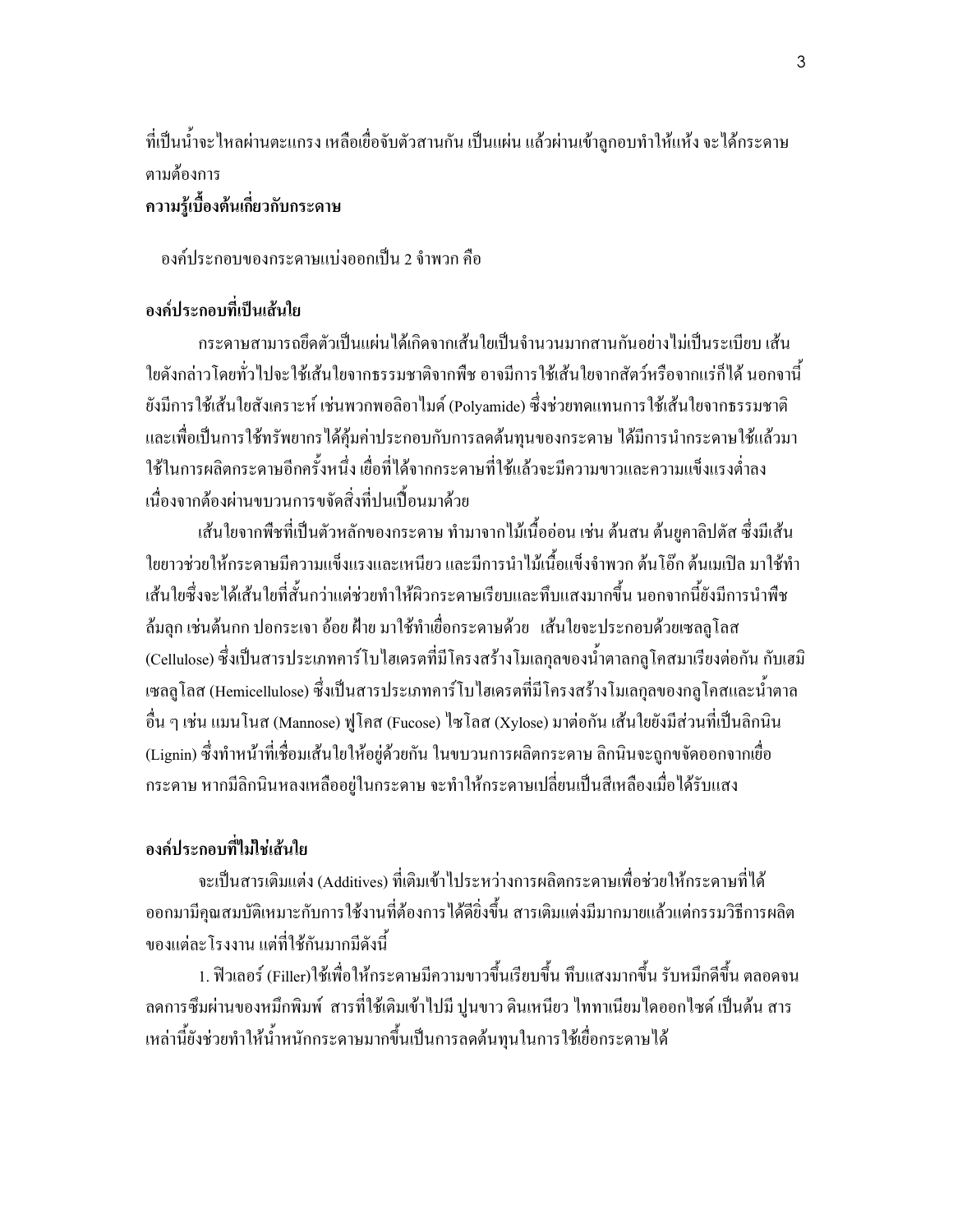2. สารยึดติด (Adhesive) เป็นสารที่ช่วยให้เส้นใยและส่วนผสมอื่น ๆ ยึดติดกันได้ดี อีกทั้งช่วยให้ ผิวหน้ายึดติดกับเนื้อกระดาษ สารยึดติดมีทั้งสารที่ทำมาจากธรรมชาติ เช่น แป้งข้าวโพด แป้งมัน โปรตีนที่มี อยู่ในนม และสารที่สังเคราะห์ขึ้น เช่น อาคริลิก (Acrylic) สารจำพวกโพลิไวนิล (Polyvinyl) เป็นต้น

3. สารกันซึม (Sizing Agent) เป็นสารที่ใช้เติมลงในน้ำเยื่อเพื่อช่วยลดการซึมของของเหลวเข้าไปใน เนื้อกระคาษ กระคาษที่ใช้ในการพิมพ์ค้วยระบบออฟเซ็ทจำเป็นต้องเติมสารประเภทนี้ สารกันซึมที่ใช้มีทั้ง สารที่ทำจากธรรมชาติและสารที่สังเคราะห์ขึ้น

4. สารเพิ่มความแข็งแรงของผิว (Surface Sizing) เป็นสารที่ถูกเคลือบบนผิวกระดาษในขั้นตอนการ ผลิตที่กระคาษที่เป็นแผ่นแล้ว เพื่อช่วยให้เส้นใยที่ผิวมีการยึดเกาะกับเส้นใยชั้นถัดลงไปใด้ดีขึ้น ทำให้ผิวมี ความแข็งแรงทนต่อการขูดขีด แรงดึง แรงกดทะลุ การถอนของผิว สารเพิ่มความแข็งแรงของผิวที่ใช้กันมาก และราคาไม่สูงคือ แป้งอย่างละเอียด (Starch)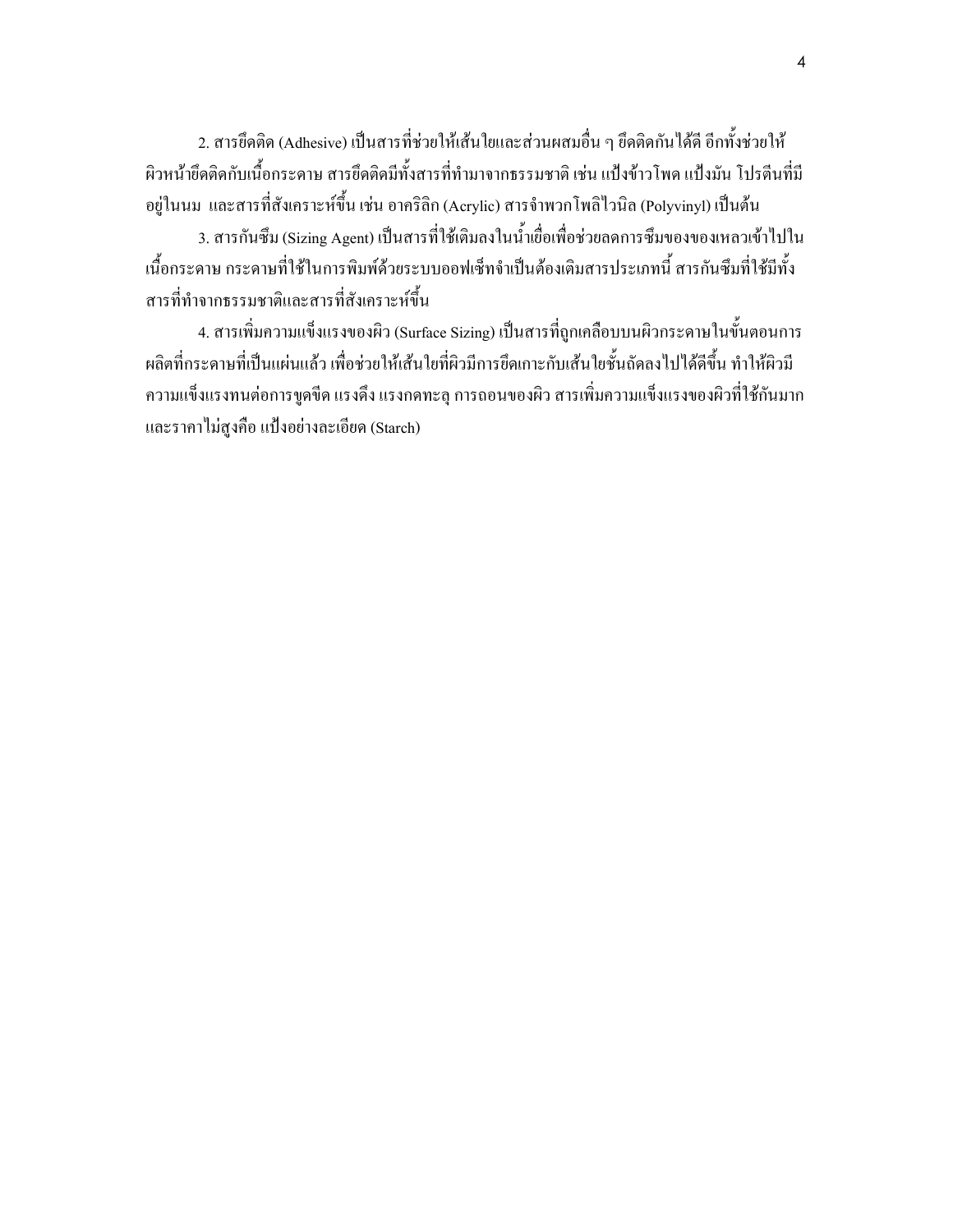# เทคนิคทางเคมีวิเคราะห์ที่ใช้ในงานวิจัย

XRD X-ray diffraction techniques

FTIR Fourier Transform Infrared Spectroscopy

# ${\bf XRD}$  (เทคนิคการเลี้ยวเบนรังสีเอกซ์)

เทคนิคการเลี้ยวเบนรังสีเอกซ์กำลังแยกสูงเป็นเทคนิคการเลี้ยวเบนรังสีเอกซ์ที่ทำให้ข้อมูล เช่น ค่าคงที่โครง ผลึก ที่ได้จากการทดลองมีความแม่นยำสูงถึงทศนิยมตำแหน่งที่สามสำหรับผลึกที่มีความสมบูรณ์สูง และมี ประสิทธิภาพสูงสำหรับการตรวจสอบการกระจายตัวของระยะห่างระหว่างระนาบของผลึกถึงแม้ว่า ระยะห่างระหว่างระนาบ ของผลึกนั้นจะมีค่าใกล้เคียงกัน จากกฎของแบรกก์สำหรับรังสีเอกซ์ที่มีช่วงความ  $\overline{0}$ กว้างของความยาวคลื่น  $\Delta \lambda$ แคบมาก จะได้ว่า

$$
\frac{\Delta d}{d} = \frac{\Delta \lambda}{\lambda} + \frac{\Delta \theta}{\tan \theta}
$$
 (3)

เมื่อ ��� คือ ความคลาดเคลื่อนของระยะห่างระหว่างระนาบของอะตอม, ��� คือ ช่วงความกว้างของความ ยาวคลื่นของรังสีเอกซ์, และ  $\Delta\theta$ คือ การกระจายตัวของมุมตกกระทบ  $\theta$ จากสมการจะเห็นว่าเมื่อค่า  $^{-}$ 4 มี ค่าน้อยจะส่งผลให้มีค่า ¤ึ น้อยด้วย ตัวอย่างเช่น รังสีเอกซ์ที่ผลิตออกมาจากเป้าทองแดง (Cu) ที่ใช้สำหรับ เครื่องเลี้ยวเบนรังสีเอกซ์ในงานทั่วไป จะมีค่า <sup>2</sup> ส่วนเครื่องเลี้ยวเบนรังสีเอกซ์กำลังแยกสูงนั้นจะ มีค่า  $\,$   $\,$   $^3$   $\,$  ทำให้  $\,$  งากเครื่องเลี้ยวเบนรังสีเอกซ์ที่ใช้กันทั่ว ๆ ไปมีค่ามากกว่าจากเครื่องเลี้ยวเบน รังสีเอกซ์กำลังแยกสูง ด้วยเหตุนี้จึงทำให้การเลี้ยวเบนรังสีเอกซ์กำลังแยกสูงนี้มีความแม่นยำสูงกว่าการ เลี้ยวเบนรังสีเอกซ์ที่ใช้สำหรับงานทั่วไปมาก นอกจากนี้สำหรับเทคนิคการเลี้ยวเบนรังสีเอ็กซ์กำลังแยกสูง ฐานสำหรับวางชิ้นงานที่ต้องการตรวจสอบโครงสร้างผลึกนั้นจะสามารถหมุนได้ใน 3 ทิศทาง เพื่อ กำหนดการวางตัวของระนาบของผลึกในชิ้นงาน โดยเฉพาะผลึกเดี่ยว ให้ตรงตามเงื่อนไขของแบรกก์ ซึ่ง การที่ฐานวางชิ้นงานสามารถหมุนได้ใน 3 ทิศทางนี้จะทำให้สัญญาณที่ได้จากการเลี้ยวเบนรังสีเอ็กซ์มีความ เข้มสูงขึ้น **รูปที่ 3(ก)** แสคงเครื่องเลี้ยวเบนรังสีเอกซ์กำลังแยกสูงที่มีฐานวางชิ้นงานสามารถหมุนได้ 3 ทิศทาง คือ หมุนตามมุม  $\mathscr{C}$ ซึ่งเป็นการหมุนชิ้นงานรอบแกนที่มีทิศขนานกับระนาบทางเดินรังสีเอ็กซ์ และ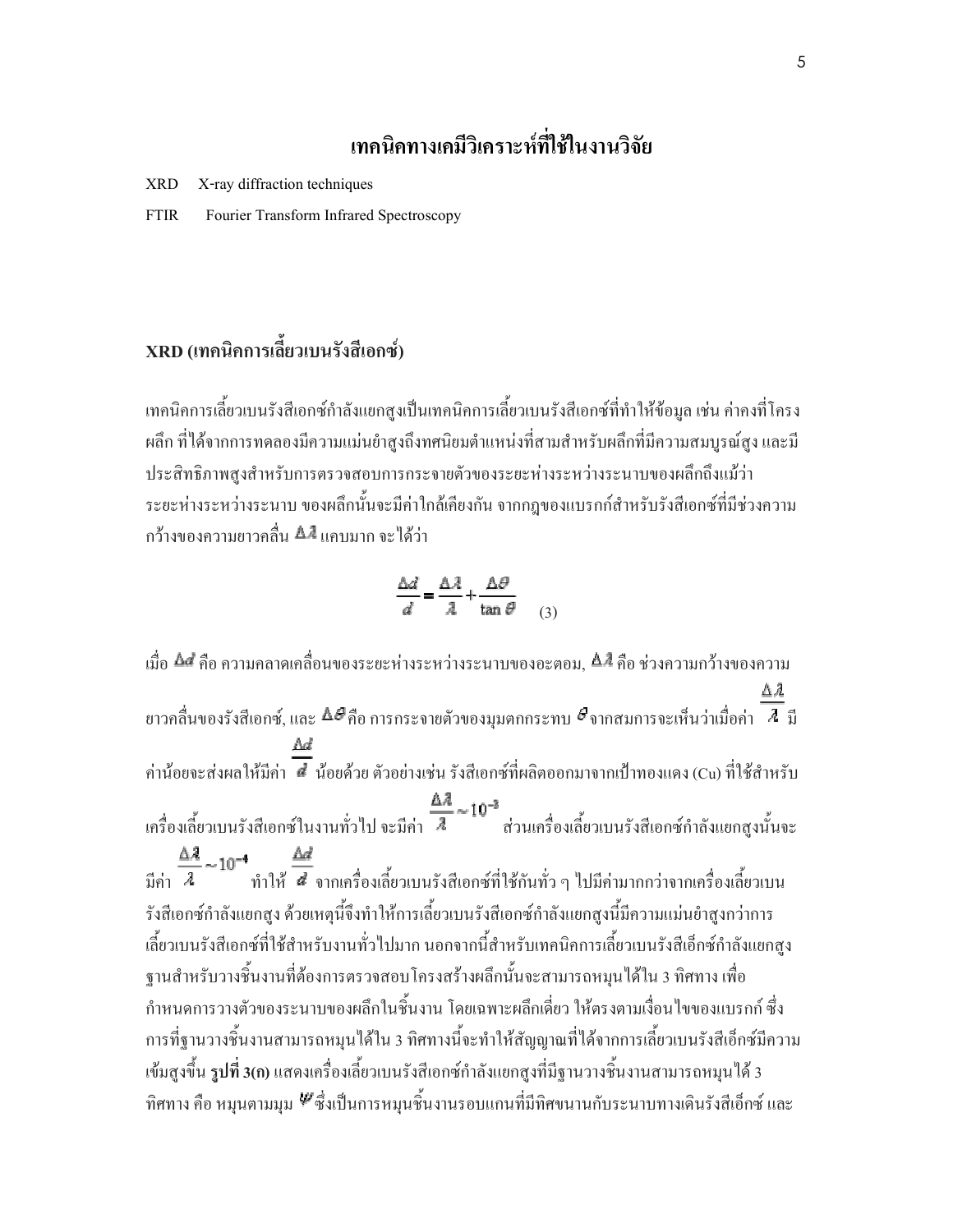ตั้งฉากกับเส้นปกติ หมุนตามมุม �� ซึ่งเป็นการหมุนชิ้นงานรอบแกนที่มีทิศตั้งฉากกับระนาบรังสีเอกซ์และ เส้นปกติ และสุดท้ายหมุนตามมุม �� ซึ่งเป็นการหมุนชิ้นงานรอบแกนเส้นปกติ ดังใน **รูปที่ 3 (ข)** ซึ่งแสดง ภาพจำลองการหมุนในแต่ละทิศทาง



รูปที่ 3 (ก) เครื่องเลี้ยวเบนรังสีเอกซ์กำลังแยกสูง (รูปถ่ายจากศูนย์เครื่องมือวิจัยวิทยาศาสตร์และเทคโนโลยี แห่งจุฬาลงกรณ์มหาวิทยาลัย) (ข) แสคงภาพจำลองฐานวางชิ้นงานที่สามารถหมุน ใค้ 3 ทิศทาง คือหมุนตาม  $\mu$ ม ? , ? และ ?

# องค์ประกอบเครื่องเลี้ยวเบนรังสีเอกซ์กำลังแยกสูง

รังสีเอกซ์ที่ออกมาจากแหล่งกำเนิดจะมีค่าความยาวคลื่นหลายค่า เมื่อนำรังสีเอกซ์ไปใช้ในการทดลองจะ ทำให้ได้ข้อมูลที่มีความซับซ้อนและยากต่อการวิเคราะห์ผล เพื่อลดปัญหาดังกล่าว ความยาวคลื่นของรังสี เอกซ์ที่ใช้ในการทดลองจึงจำเป็นต้องมีเพียงค่าเดียว ( coherent source ) หรือช่วงความกว้างของความยาว คลื่นแคบมาก (หรือ ∆ิ่4 มีค่าน้อยมาก) สามารถทำได้โดยการใส่ตัวกรองรังสีเอกซ์เข้าไปด้านหน้าของ หลอดผลิตรังสีเอกซ์ซึ่งเรียกว่า **ตัวทำแสงเอกรงค**์ และอีกตัวข้างหน้าตัวตรวจจับรังสีเอกซ์ (X-ray detector) ซึ่งเรียกว่า ตัววิเคราะห์ ( analyzer ) เพื่อจะทำหน้าที่ในการกรองรังสีเอกซ์ที่เลี้ยวเบนมาจากชิ้นงาน สำหรับ ความยาวคลื่นของรังสีเอกซ์ที่ใช้ในการทดลองนั้นจะใช้รังสีเอกซ์ที่มีความยาวคลื่นรังสีเอกซ์ชั้น เนื่องจากเป็นความยาวคลื่นที่มีความเข้มสูงสุด (ดู **รูปที่ 2 (ค)** ) โดยตัวกรองส่วนใหญ่จะประดิษฐ์จากผลึก ของของแข็ง เช่น Ge (220) และ Si (220) เนื่องจากเป็นผลึกของแข็งที่สามารถขึ้นรูปใด้ง่ายและมีคุณภาพ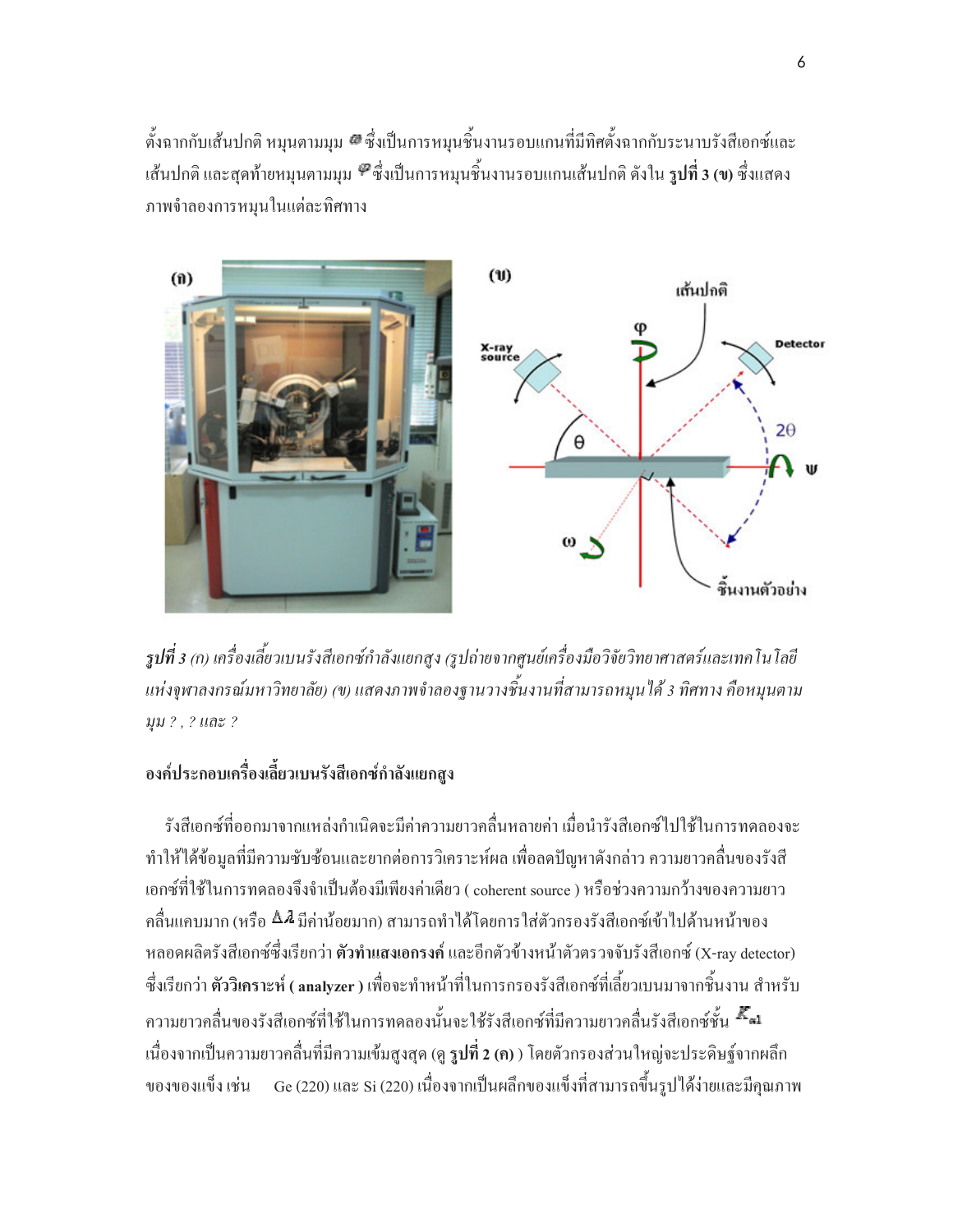้เชิงผลึกสูงที่สุดในโลกปัจจุบัน ตัวทำแสงเอกรงค์ที่แสดงใน ร**ูปที่ 4 (ก)** นั้นเป็นการออกแบบโดยใช้ผลึกตัว ึกรอง 4 ชิ้น เรียกว่า 4-bounce monochromator สำหรับตัววิเคราะห์นั้นทำจากแท่งผลึกตัวกรองเพียง 2 ชิ้น ้เท่านั้น จาก **รูปที่ 4** พบว่ารังสีเอกซ์ที่ออกมาจากแหล่งกำเนิดจะตกกระทบทำมุมกับผลึกตัวกรอง ซึ่งการตก ิกระทบบนผลึกตัวกรองแต่ละครั้งส่งผลให้รังสีเอกซ์ความยาวคลื่นที่แตกต่างกันกระเจิงออกมาด้วยม<sub>ุ่</sub>มที่ ต่างกันตาม กฎของแบรกก์ จะเห็นได้ว่าผลึกตัวกรองแต่ละอันสามารถแยกความยาวคลื่นเฉพาะของรังสี เอกซ์ที่ต้องการโดยใช้ช่องเปิด ( aperture ) ในการเลือกช่วงของความยาวคลื่นที่จะใช้ในการวิเคราะห์ โครงสร้างผลึก เมื่อรังสีเอกซ์ความยาวคลื่นที่เลือกดังกล่าวตกกระทบกับชิ้นงานจะได้รังสีเอกซ์เลี้ยวเบน ้ออกมาจากชิ้นงาน แต่ก่อนที่รังสีเอกซ์เลี้ยวเบนจะเข้าสู่ตัวตรวจจับรังสีเอกซ์นั้น รังสีเอกซ์ดังกล่าวจะผ่าน การกรองอีกครั้งหนึ่งที่ตัววิเคราะห์ซึ่งใช้หลักการเดียวกับตัวทำแสงเอกรงค์ ดังนั้นรังสีเอ็กซ์ที่ตัวตรวจจับ

 $\frac{\Delta \lambda}{\pi}$ าง  $\frac{\Delta \lambda}{\lambda}$  - 10<sup>-4</sup>

้อย่างไรก็ตามพบว่าเทคนิคการเลี้ยวเบนรังสีเอกซ์กำลังแยกสูงนี้เป็นเทคนิคที่มีข้อจำกัดบางประการ คือ สามารถใช้ในการตรวจสอบโครงสร้างผลึกที่มีความสมบูรณ์สูงเท่านั้น ซึ่งข้อจำกัดนี้เกิดจากการที่รังสีเอกซ์ ิจากแหล่งกำเนิดรังสีเอกซ์ถูกกรองด้วยตัวกรองรังสีเอกซ์ถึง 2 ครั้ง ทำให้ความเข้มของรังสีเอกซ์ที่เข้าสู่ตัว ตรวจจับรังสีเอกซ์ลดลงอย่างมาก ส่งผลให้การวัดสัญญาณความเข้มรังสีเอกซ์ที่เลี้ยวเบนจากโครงสร้างผลึก ี่ที่มีความสมบูรณ์ต่ำทำได้ยาก ดังนั้นเทคนิคการเลี้ยวเบนนรังสีเอกซ์กำลังแยกสูงจึงมักถูกนำไปประยุกต์ใช้ ้กับการตรวจสอบหาความบกพร่องในผลึกที่มี ความสมบูรณ์สูง เช่น การตรวจสอบผลึกของชั้นฟิล์มบาง สารกึ่งตัวนำที่ปลูกด้วยวิธีเอพิแทก ซี ใน อุตสาหกรรมสารกึ่งตัวนำ หรือผลึกเชิงเดี่ยวแบบบัลค์ที่มีทิศทาง ของผลึกที่แน่นอนซึ่งนำมาเป็นวัตถดิบในการผลิตแผ่นเวเฟอร์ (wafer) ที่เป็นจานรองสำหรับการประดิษจ์ อปกรณ์อิเล็กทรอนิกส์ เป็นต้น

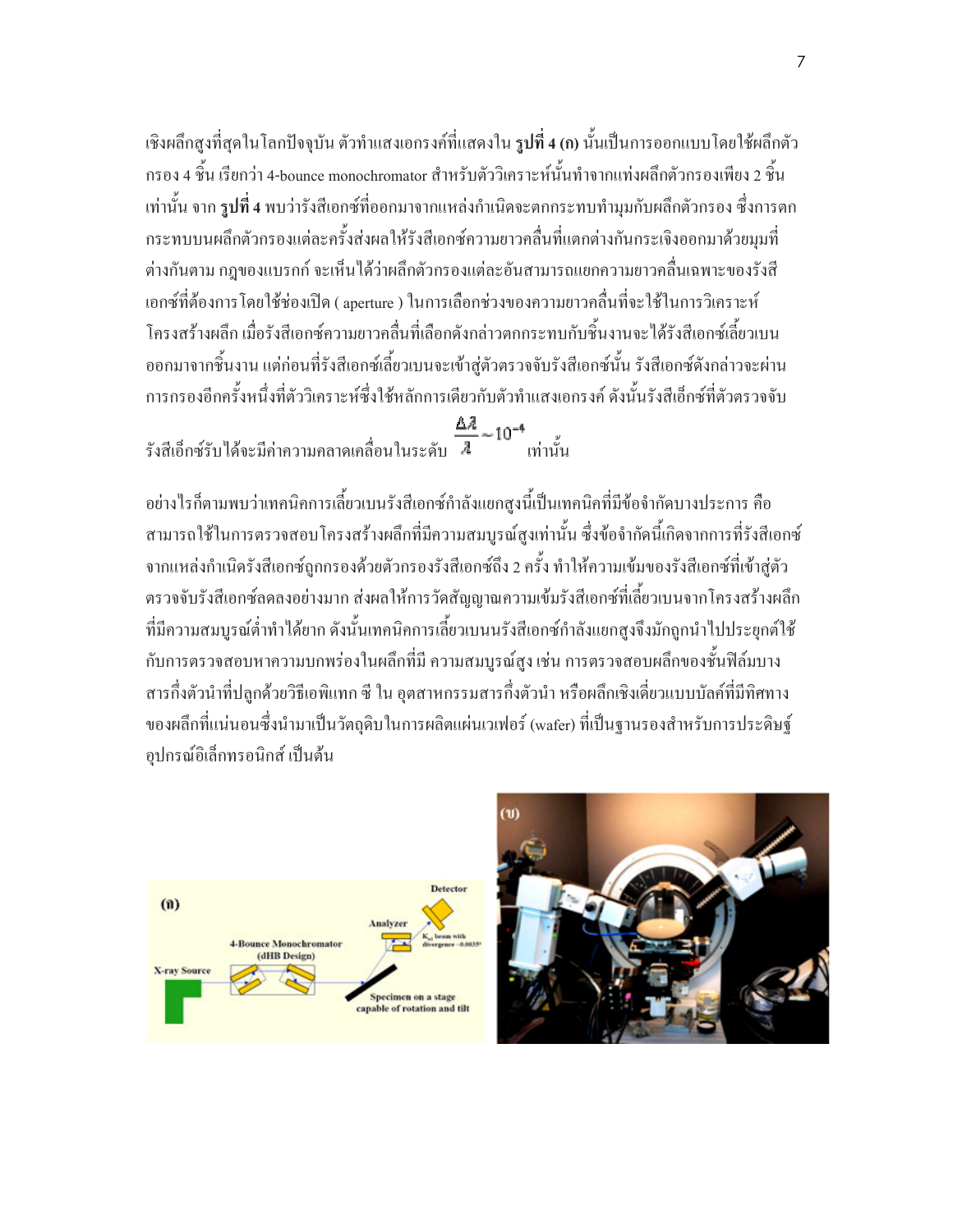รูปที่ 4 (ก) แสคงภาพจำลองขององค์ ประกอบในเครื่องเลี้ยวเบนรังสีเอกซ์กำลังแยกสูง (ข) แสคงภาพ องค์ประกอบของเครื่องเลี้ยวเบนรังสีเอกซ์ที่สอดคล้องกับในรูป (ก) (รูปถ่ายจากศูนย์เครื่องมือวิจัย วิทยาศาสตร์และเทค โน โลยี แห่งจุฬาลงกรณ์มหาวิทยาลัย)

#### Fourier Transform Infrared Spectroscopy (FTIR)

รังสีอินฟราเรคเป็นช่วงหนึ่งของคลื่นแม่เหล็กไฟฟ้าที่มีความยาวคลื่นในช่วง 0.78 – 1000 um หรือ wavenumber ในช่วง 12800 – 10 cm $^{-1}$  โดย wavenumber(cm $^{-1}$ ) = 1/wavelength (cm) โดยในช่วงของรังสื อินฟราเรคจะแบ่งเป็น 3 ช่วง ได้แก่

- 1. Near Infrared คือช่วง wavenumber  $12800 4000$  cm<sup>-1</sup>
- 2. Middle Infrared คือช่วง wavenumber  $4000 200 \text{ cm}^{-1}$
- 3. Far Infrared คือช่วง wavenumber  $200 10 \text{ cm}^{-1}$

ช่วงของอินฟราเรคที่มีประโยชน์ในการวิเคราะห์ทางเคมีได้แก่ ช่วง Middle Infrared ซึ่งมีประโยชน์ในการ ให้ข้อมูลด้านโครงสร้างโมเลกุล โดยรังสีอินฟราเรคจะมีพลังงานต่ำกว่ารังสี UV เมื่อโมเลกุลของสารดูคซับ รังสีอินฟราเรคจะทำให้โมเลกุลเกิดการสั่นและการหมุนของพันธะ โมเลกุลจะดูคซับรังสีอินฟราเรคที่ความ เดียวกันกับความถี่ในการสั่นของโมเลกุลของสารนั้น ดังนั้นสารอินทรีย์แต่ละชนิดจะมีค่าความถี่ในการสั่น จำเพาะที่แตกต่างกันไปทำให้สามารถนำเทคนิคนี้มาใช้ในการวิเคราะห์โครงสร้างและชนิดของสารอินทรีย์ แต่ละชนิดได้คุณสมบัตินี้เรียกว่า finger print และนอกจากนำมาใช้ประโยชน์ในการวิเคราะห์ด้านคุณภาพ เช่นการวิเคราะห์ชนิดของ functional group แล้วกี้ยังสามารถนำมาใช้ในการวิเคราะห์เชิงปริมาณ ได้อีกด้วย โดยอาศัยหลักการวิเคราะห์ตามกฎของ Beer-Lambert's Law ซึ่งปริมาณความเข้มข้นของสารตัวอย่างใน สารละลายจะเป็นสัดส่วนโดยตรงกับค่าการดูดซับ Absorbance ของสารละลายนั้นดังสมการ

 $A=\mathsf{Ebc}$  (Absorbance A = constant x path length x concentration)

เทคนิคนี้สามารถวิเคราะห์ได้ทั้งตัวอย่างที่เป็นของแข็ง ของเหลวและก๊าซ อีกทั้งเป็นเทคนิคที่สามารถวิเคราะห์ได้อย่าง รวดเร็ว มีกวามแม่นยำสูงและเป็นเทกนิกที่ไม่ทำลายตัวอย่างอีกด้วย เทกนิกนี้จึงเป็นเทกนิกที่นิยมใช้ในการวิเก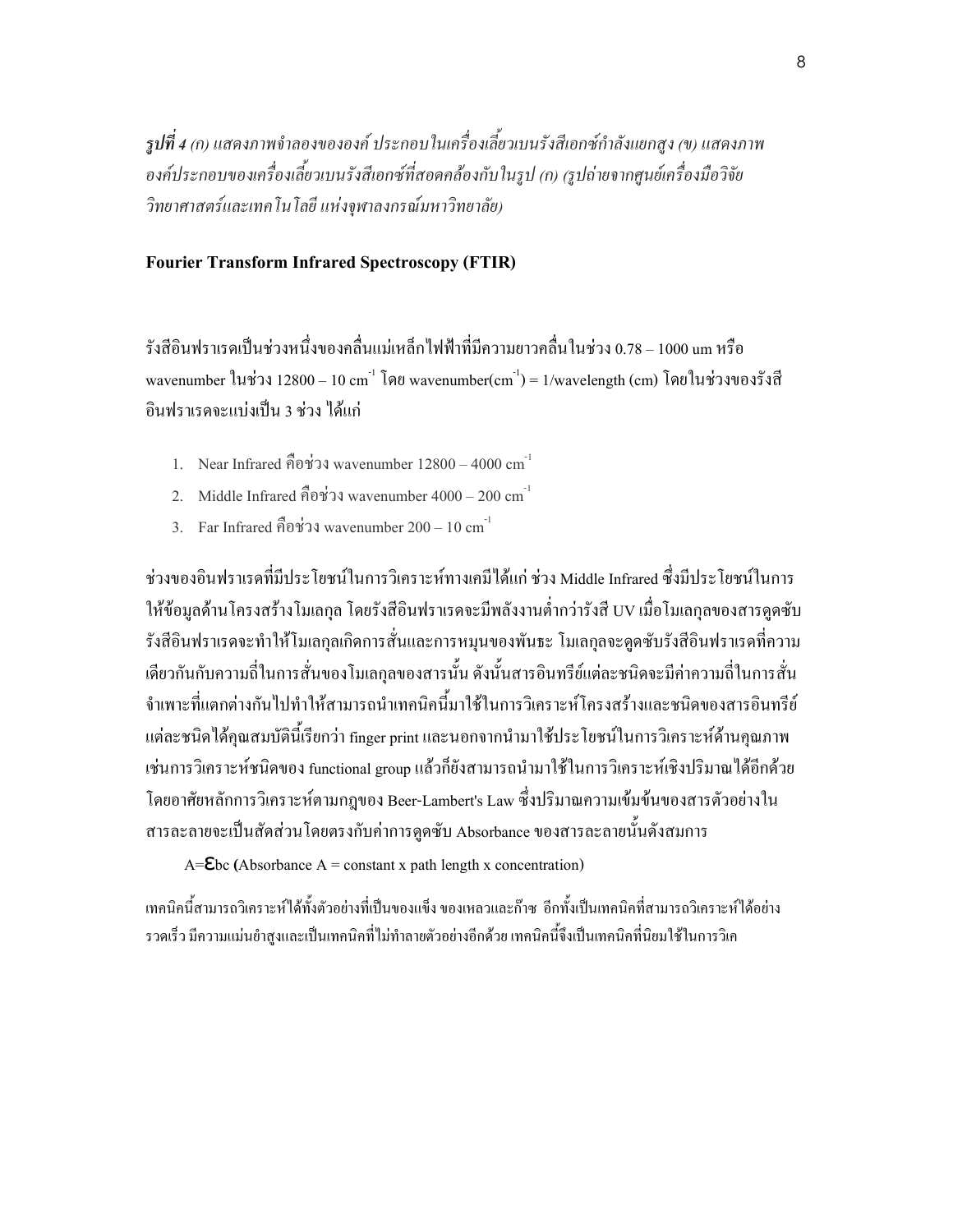### ส่วนประกอบของเครื่อง FTIR สามารถแบ่งออกได้เป็น

 ${\bf Source}$  หรือแหล่งกำเนิดแสงจะถูกให้ความร้อนจนมีอุณหภูมิสูงประมาณ 1500 – 2000 K และจะ ปลดปล่อยแสงที่มีความถี่ในช่วงอินฟราเรคออกมา ซึ่งมีหลายชนิด ดังนี้

- 1. The Nernst glower สามารถถูกให้ความร้อนใด้ถึง 2200 K อายุการใช้งานนาน แต่ไม่เสถียรที่ความ ร้อนสูงมากอาจจะเกิดการไหม้ได้ง่ายเนื่องจากมันจะมีความต้านทานลดลงเมื่ออุณหภูมิเพิ่มขึ้นจึง ต้องมีการควบคุมกระแสที่แน่นอนในการใช้ /
- 2. The Globar source สามารถถูกให้ความร้อนได้ถึง 1500 K จะมีความเสถียรและให้แสงที่มีความเข้ม มากกว่าแบบ Nernst glower
- 3. The incandescent wire source ใช้ Nichrome wire สามารถถูกให้ความร้อนใด้ถึง 1100 K ซึ่งชนิดนี้  $\,$ จะใช้กระแสและความต่างศักย์ในการใช้งานที่ต่ำกว่าทั้งสองชนิดข้างต้นและมีอายุการใช้งานที่นาน กว่า

Interferometer สัญญาณแสงที่ผ่าน interferometer จะออกมาในรูปสัญญาณที่เรียกว่า interferogram ซึ่งต้อง แปลงสัญญาณนี้เป็นให้เป็น spectrum อีกที โดยใช้การคำนวณด้วย Fourier transform โดยใช้คอมพิวเตอร์ ช่วยในการคำนวณ ซึ่งจะดีกว่าการใช้ Monochromator ที่จะแยกลำแสงเป็นลำแสงความยาวคลื่นเดี่ยวทำให้ แสงแต่ละความยาวคลื่นถูกตรวจวัดในเวลาที่ต่างกันแต่ interferometer สามารถวิเคราะห์ได้อย่างรวดเร็ว เนื่องจากสามารถตรวจวัดพลังงานของทุกความยาวคลื่นแสงใด้ในเวลาเดียวกัน

Sample ตัวอย่างที่จะนำมาวิเคราะห์ได้ทั้งที่เป็นของแข็ง ของเหลวและก๊าซ โดยมีวิธีการเตรียมตัวอย่างใน การวัดตัวอย่างแบบต่าง ๆ เช่นการใช้ KBr disk สำหรับตัวอย่างของแข็งหรือการใช้ liquid cell สำหรับ ตัวอย่างของเหลว หรือ gas cell สำหรับตัวอย่างที่เป็นก๊าซ เป็นต้น

Detector ทำหน้าที่ตรวจวัดพลังงานแสงที่ผ่านออกมาจากตัวอย่าง

- 1. Pyroelectric detectors จะแปลงสัญญาณแสงอินฟราเรคเป็นค่าทางไฟฟ้า ให้ค่า sensitivity สูง คือ  $\rm{Deuterated~Triglycine~Sulfate~(DTGS)}$  สามารถตรวจวัดได้ช่วง 400-4000  $\rm{cm}^{\text{-1}}$  และสามารถใช้กับ การตรวจวัดแสงที่มีความเข้มสูงได้ดี มีข้อดีกือสามารถวัดได้ที่อุณหภูมิห้องปกติ จึงเป็นที่นิยมใช้ กันทั่วไปสำหรับ FTIR
- 2. Semiconductor detector ใด้แก่ Mercury Cadmium Tellurium (MCT) detector สามารถตรวจวัดใด้ ช่วง 650-4000  $\rm cm^{-1}$  มีข้อดีคือให้ sensitivity สูงกว่าแบบ Deuterated Triglycine Sulfate (DTGS)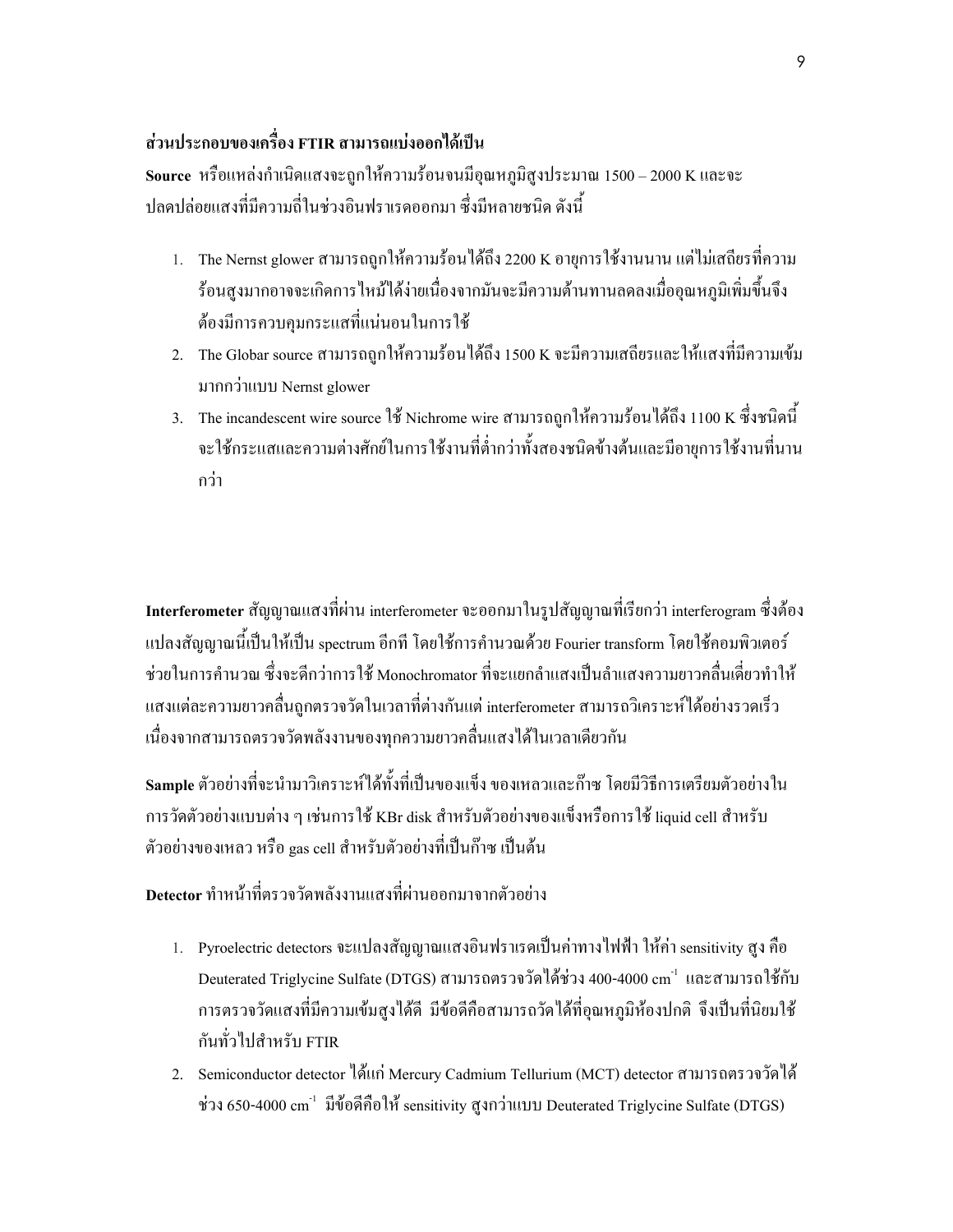ตรวจวัดได้เร็ว แต่มีข้อจำกัดกือ จะใช้ได้ที่อุณหภูมิต่ำ ๆ ดังนั้น ก่อนการใช้งานต้องหล่อเย็นด้วย ในโตรเจนเหลวทำให้สิ้นเปลือง โดยมากจะนิยมใช้เป็น detector ของ FT-IR Microscope นอกจากการวิเคราะห์โดยการใช้ช่วงของ Middle Infrared ในการหาข้อมูลทางโครงสร้างของสาร แล้ว แสงช่วง Near Infrared ก็สามารถนำมาใช้ในการวิเคราะห์ใด้เช่นกันโดยเฉพาะสารอินทรีย์ที่มี โครงสร้างซึ่งประกอบด้วยพันธะ O-H, N-H และ C=O ซึ่ง Near Infrared จะมีประโยชน์มากในการ วิเคราะห์และการวิจัยทางยา ทางการแพทย์ และทางด้านอาหาร

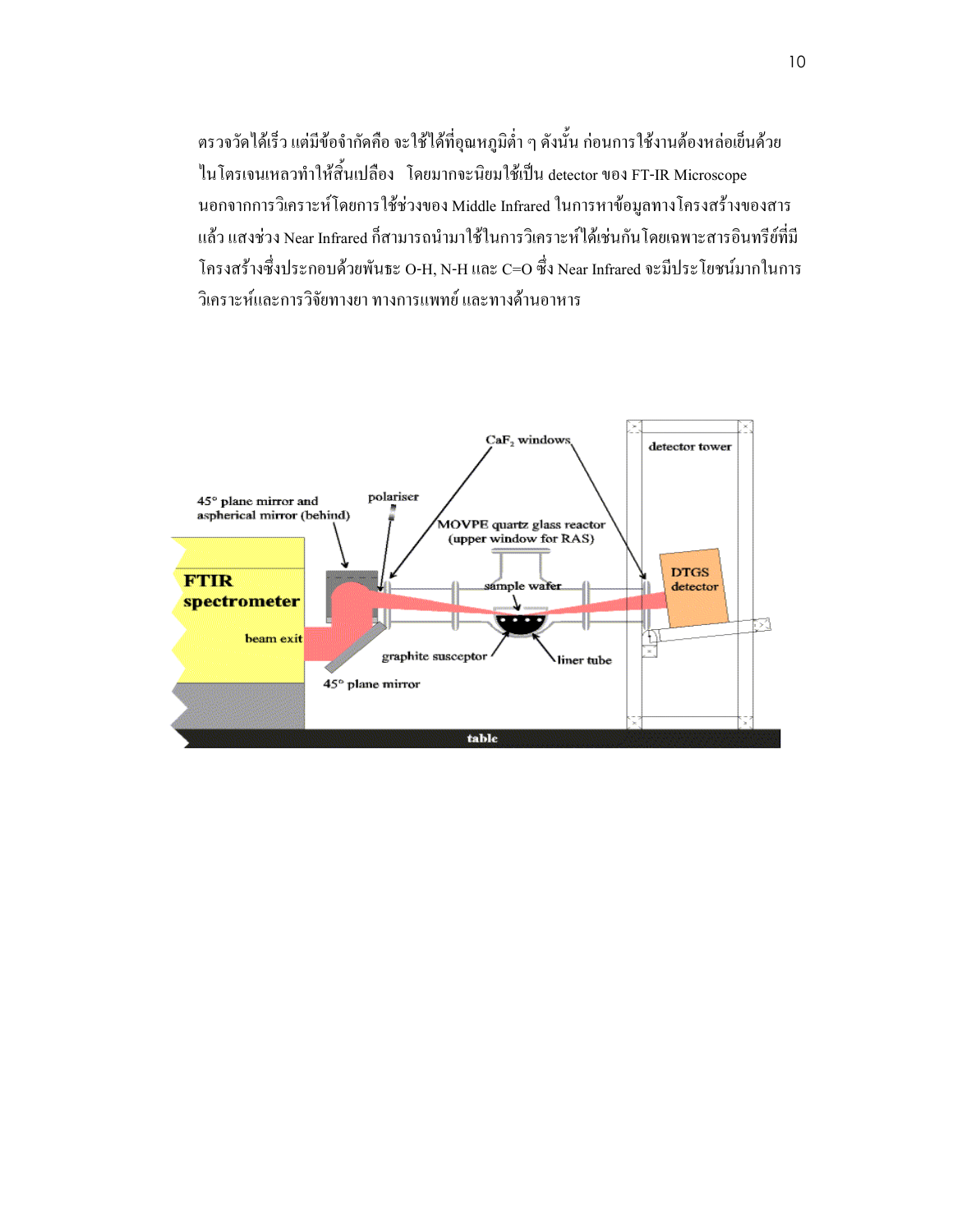#### การทดลอง

# กลุ่มตัวอย่าง

กระดาษขาวขนาด 80 แกรมจำนวน19 รีมต่างชนิดกัน

| Sample      | Brand         |
|-------------|---------------|
| А           | Staples       |
| B           | Volumax       |
| C           | Viking        |
| D           | Burgo Repro   |
| E           | Xerox         |
| F           | Oisco         |
| G           | Opportunity   |
| Н           | Pigna         |
| Ī           | Navigator     |
| Ĭ           | White Speed   |
| K           | Pigna Ink jet |
| Ľ           | Get Copy      |
| M           | IQ.           |
| N           | Regata        |
| 0           | Fabriano      |
| $\mathbf P$ | Copy Blu      |
| Q           | Golden Plus   |
| R           | Diatec Group  |

# วิธีทดลอง

#### เทคนิคFTIR

สุ่มกระดาษจากแต่ละรีมจำนวน 5 แผ่นทำการวัดที่ 4000 ถึง 650 cm  $^{\textrm{\text{--}}\textrm{\text{}}\,$ สุ่มวัด 5 จุดทั้งสองด้านใน แต่ละแผ่น

### เทคนิคXRD

เก็บข้อมูลWAXD patternของกระดาษแต่ละชนิด ในระหว่างช่วง10–60 $^{\rm o}$  2 $\rm _{\varnothing}$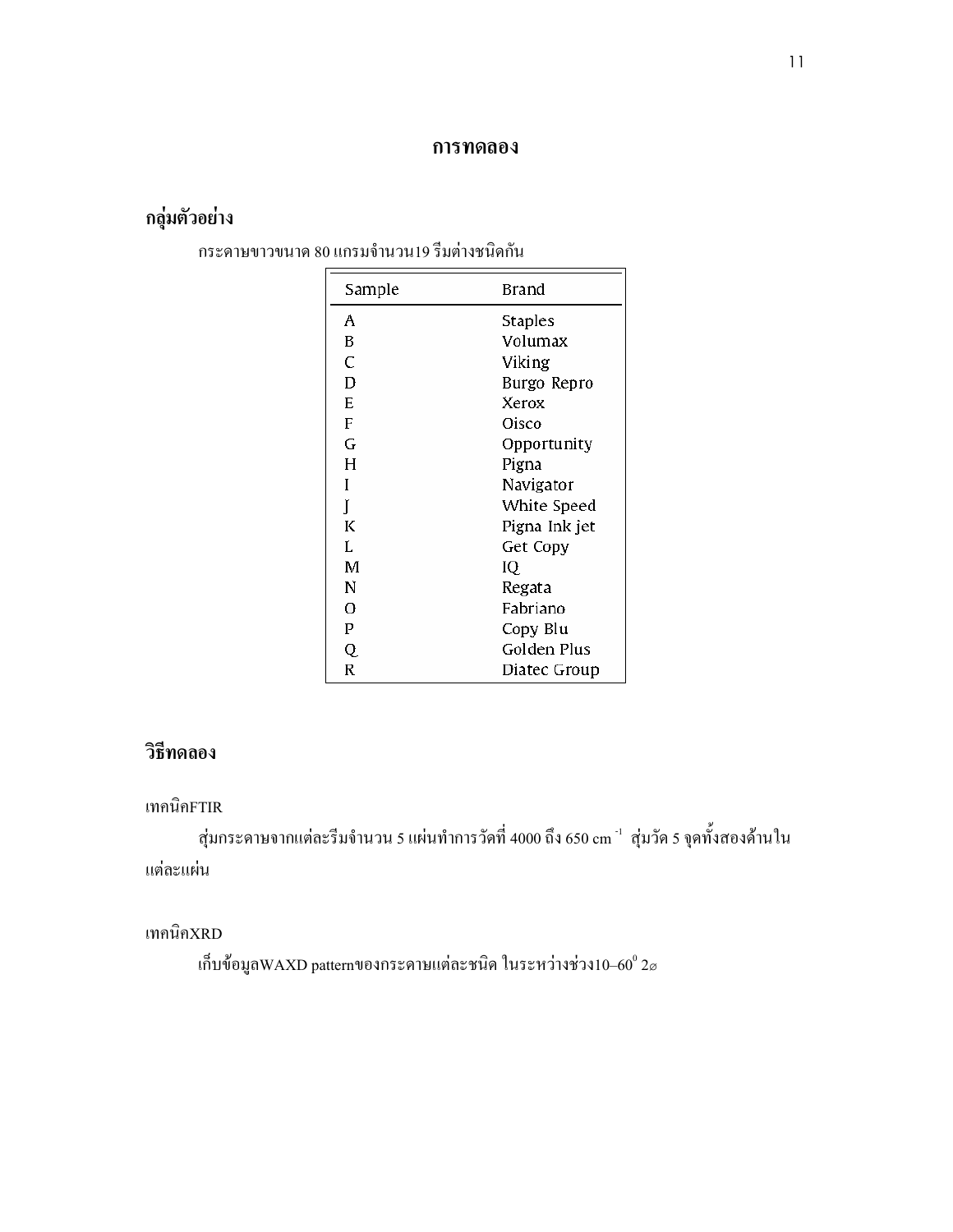#### ผลการทดลอง

| Sample | Brand         | $R_{\rm A}$     | $R_{\rm R}$     | $C_{\parallel}$ | $C_{\perp}$ | Extra peaks ( $^{\circ}$ 2 $\theta$ ) <sup>a</sup> |
|--------|---------------|-----------------|-----------------|-----------------|-------------|----------------------------------------------------|
| Α      | Staples       | $0.82 \pm 0.01$ | $0.82 \pm 0.04$ | $58 + 1$        | $40 \pm 1$  | 30.9; 31.4; 41.0                                   |
| В      | Volumax       | $1.04 \pm 0.02$ | $0.67 \pm 0.30$ | $49 + 1$        | $46 + 1$    |                                                    |
| C      | Viking        | $0.86 \pm 0.05$ | $0.54 \pm 0.02$ | $49 + 1$        | $47 + 1$    | 31.4                                               |
| D      | Burgo Repro   | $0.99 \pm 0.02$ | $0.70 \pm 0.01$ | $48 + 1$        | $45 + 1$    |                                                    |
| E      | Хегох         | $0.95 \pm 0.07$ | $0.92 \pm 0.01$ | $58 + 1$        | $50 + 1$    | 30.9; 31.4                                         |
| F      | Oisco         | $0.90 \pm 0.04$ | $0.84 \pm 0.02$ | $48 + 1$        | $44 \pm 1$  | 30.9; 41.0                                         |
| G      | Opportunity   | $0.95 \pm 0.04$ | $0.66 \pm 0.01$ | $51 + 1$        | $36 + 1$    |                                                    |
| H      | Pigna         | $0.78 \pm 0.02$ | $0.58 \pm 0.01$ | $44 + 1$        | $44 \pm 1$  |                                                    |
|        | Navigator     | $1.24 \pm 0.06$ | $0.53 \pm 0.01$ | $58 + 1$        | $58 + 1$    | 31.4                                               |
|        | White Speed   | $0.68 \pm 0.02$ | $0.64 \pm 0.04$ | $52 + 1$        | $47 + 1$    | 31.4                                               |
| K      | Pigna Ink jet | $0.78 \pm 0.04$ | $0.68 \pm 0.01$ | $52 + 1$        | $47 + 1$    | 30.9; 31.4                                         |
|        | Get Copy      | $0.86 \pm 0.02$ | $0.61 \pm 0.04$ | $53 + 1$        | $44 + 1$    |                                                    |
| M      | IQ            | $3.30 \pm 1.60$ | 0               | $55 \pm 1$      | $49 + 1$    | 45.4                                               |
| N      | Regata        | $0.60 \pm 0.06$ | $0.56 \pm 0.02$ | $44 + 1$        | $29 + 1$    | 31.4                                               |
| O      | Fabriano      | $1.16 \pm 0.04$ | $0.55 \pm 0.03$ | $54 + 1$        | $52 + 1$    | 31.4                                               |
| P      | Copy Blu      | $0.66 \pm 0.02$ | $0.59 \pm 0.03$ | $48 + 1$        | $32 + 1$    | 31.4                                               |
| Q      | Golden Plus   | $0.67 \pm 0.04$ | $0.65 \pm 0.01$ | $53 + 1$        | $42 \pm 1$  |                                                    |
| R      | Diatec Group  | $0.20 \pm 0.01$ | $0.14 \pm 0.01$ | $44 + 1$        | $31 + 1$    | See Fig. 6: starkly different                      |
|        |               |                 |                 |                 |             | inorganic profile                                  |
| S      | Golden Star   | $0.41 \pm 0.03$ | $0.38 \pm 0.03$ | $51 + 1$        | $50 + 1$    | 31.4                                               |

ตารางแสดงผลการวิเคราะห์ด้วยเทคนิค FTIR (R<sub>A</sub>,R<sub>b</sub>) และXRD (C<sub>II</sub> ,C<sub>T</sub> , Extra peak)

#### ค่า R คือ อัตราส่วนระหว่างพื้นที่ใต้กราฟ (FTIR) ของCaCO3 ต่อ พื้นที่ใต้กราฟของ Cellulose

$$
R = \frac{A_{880}^{\text{CaCO}_3} + A_{1420}^{\text{CaCO}_3}}{A^{\text{Cell}}}
$$

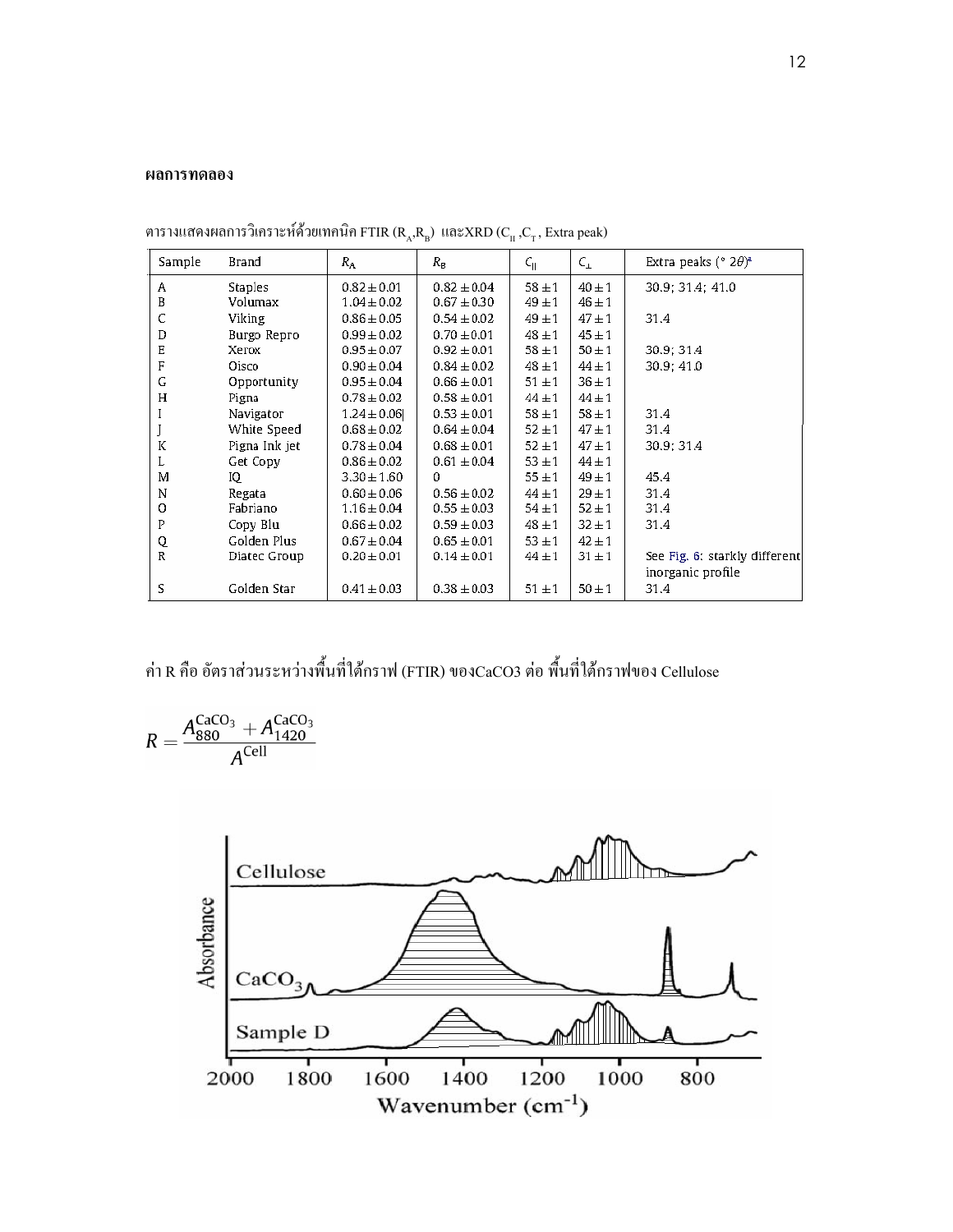#### IR spectra of sample D, and of reference cellulose and CaCO3

ค่า C คือ อัตราส่วนระหว่างพื้นใต้กราฟ(WAXD) ของCellulose ต่อ พื้นที่ใต้กราฟทั้งหมด



#### สรุปผลการทดลอง

 $C = I_{10-27} / I_{10-60}$ 

discriminating power ของเทคนิค FTIR =  $97.6\%$ discriminating power ของเทคนิค XRD= 95.3% discriminating power เมื่อใช้ทั้งสองเทคนิคร่วมกัน= 99.0% มี1คู่ตัวอย่างที่ไม่สามารถแยกความแตกต่างออกจากกันได้คือระหว่าง Volumax กับ Burgo Repro